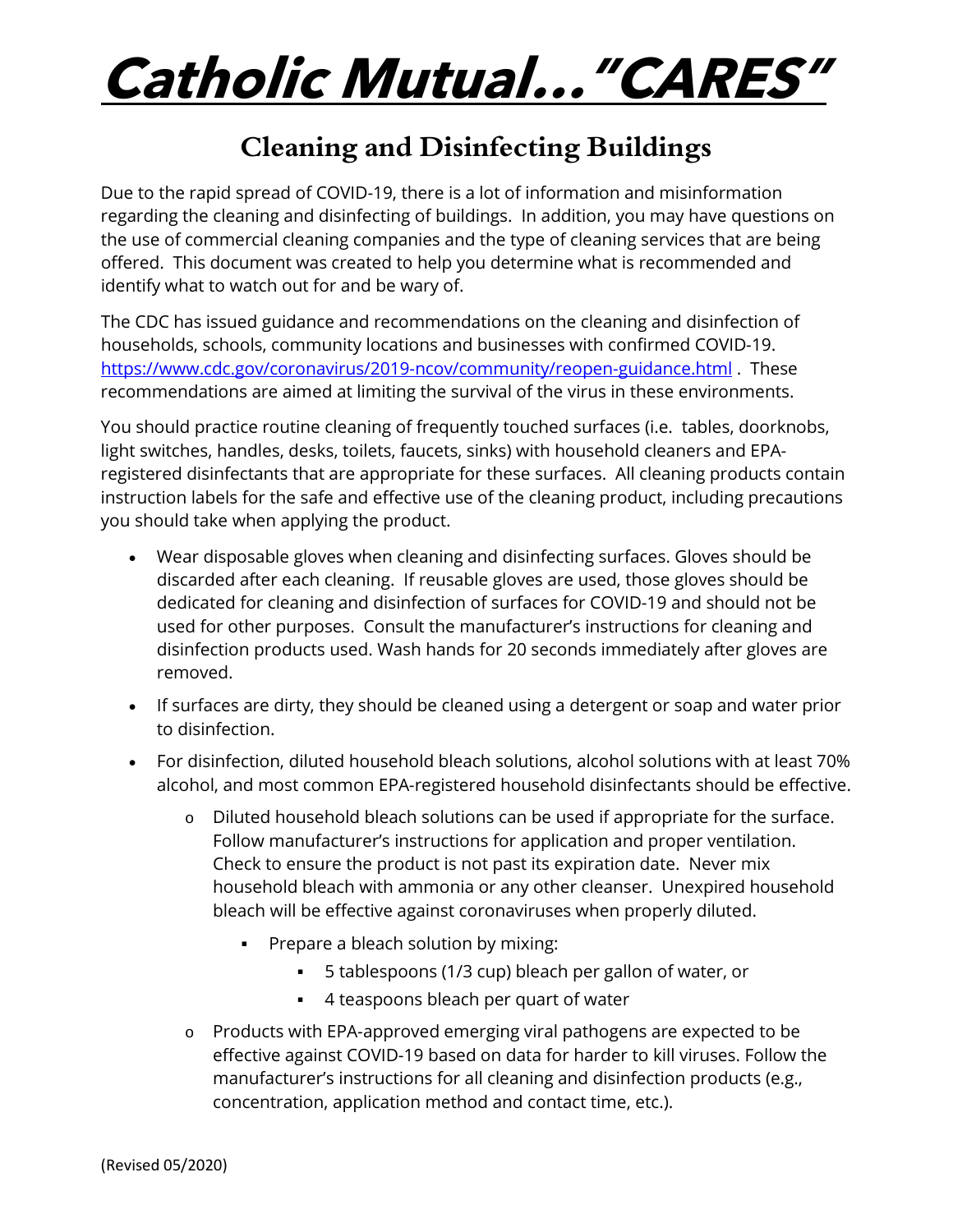- For soft (porous) surfaces such as carpeted floor, rugs, and drapes, remove visible contamination if present and clean with appropriate cleaners indicated for use on these surfaces. After cleaning:
	- o Launder items as appropriate in accordance with the manufacturer's instructions. If possible, launder items using the warmest appropriate water setting for the items and dry items completely.
- For your safety, please take precautions to ventilate each room while disinfecting. This will help reduce the potential of excess inhalation of fumes from the cleaning products. Should you feel you have been affected by the fumes, leave the area and seek medical advice.

#### **Clothing, towels, linens and other items that go in the laundry**

- Wear disposable gloves when handling dirty laundry from an ill person and then discard after each use. If using reusable gloves, those gloves should be dedicated for cleaning and disinfection of surfaces for COVID-19 and should not be used for other household purposes. Wash hands for 20 seconds immediately after gloves are removed.
	- o If no gloves are used when handling dirty laundry, be sure to wash hands afterwards.
	- o If possible, do not shake dirty laundry. This will minimize the possibility of dispersing virus through the air.
	- o Launder items as appropriate in accordance with the manufacturer's instructions. If possible, launder items using the warmest appropriate water setting for the items and dry items completely. Dirty laundry from an ill person can be washed with other people's items.
	- o Clean and disinfect clothes hampers according to guidance above for surfaces. If possible, consider placing a bag liner that is either disposable (can be thrown away) or can be laundered.

#### **Commercial Cleaning Services**

If you are able to follow the Cleaning and Disinfecting guidelines set forth above by the CDC and EPA, then the need for an outside cleaning vendor to come in to clean and disinfect your building is not necessary. If you do not have the capabilities in regards to proper cleaning supplies and/or the staff to thoroughly clean and disinfect your buildings, then you may need to contract with a reputable cleaning service. Be very cautious of anyone coming up to you offering special cleaning programs that you are not familiar with. A reputable cleaning service should complete the attached *Addendum to Service Contract*.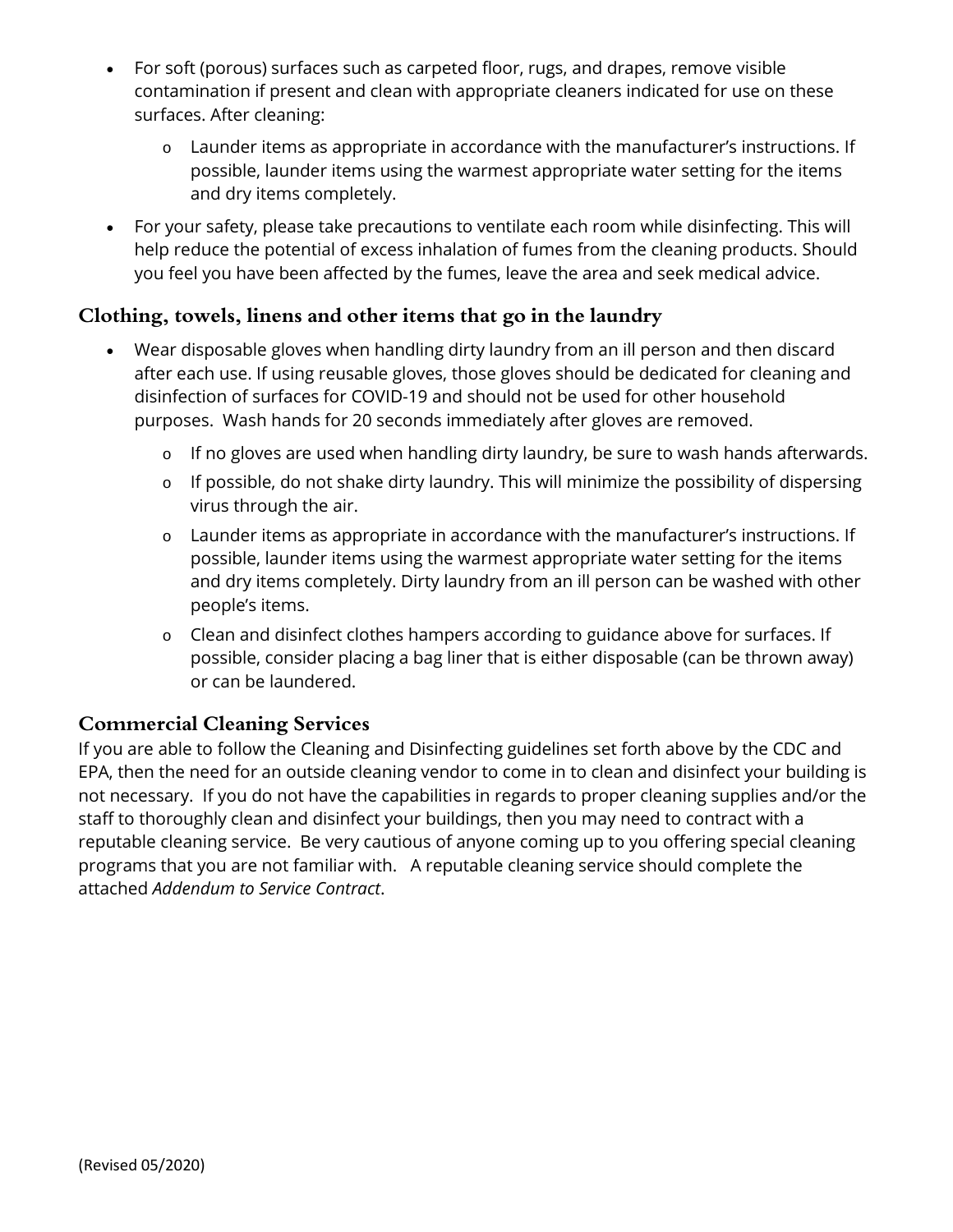#### **Watch out for Scams!**

Many State Attorney Generals offices are on the lookout for scammers going door-to-door selling coronavirus tests and cleaning supplies. You should be wary of anyone that comes by offering these supplies.

Here are a few example of the scams that you need to watch out for:

- People offering duct cleaning services or deep cleaning services to rid your home or business of the virus **(this is not necessary, traditional cleaning is enough).**
- Disregard calls where people who claim to be from the health department saying someone you know has been infected and you can pay to have a kit mailed to you. **(There is no current process where you can order a kit and have it sent to you.)**
- Government agencies will not charge for any services, so be wary of people claiming to be from a governmental agency.

If someone comes up to your home or office and they claim to be a government official and they want to come in and check if you have the coronavirus or want more information to do a survey, do not let them in. The Health Department is not going to be going door-to-door to check to see if you have the coronavirus or not.

If you would like to have more information, please contact your Risk Management Representative.